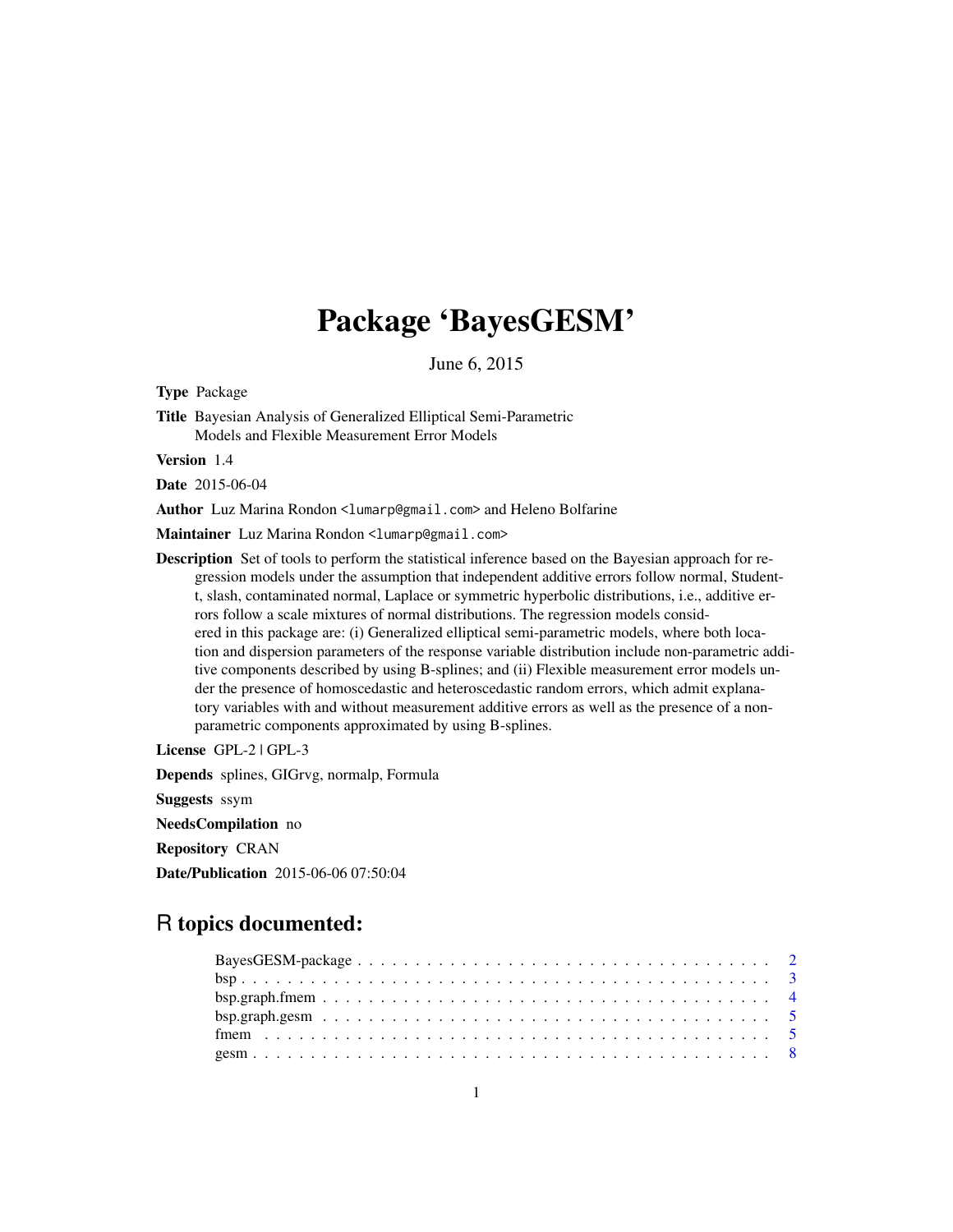<span id="page-1-0"></span>

| Index |  |  |  |  |  |  |  |  |  |  |  |  |  |  |  |  |  |  |  | $\overline{14}$ |
|-------|--|--|--|--|--|--|--|--|--|--|--|--|--|--|--|--|--|--|--|-----------------|
|       |  |  |  |  |  |  |  |  |  |  |  |  |  |  |  |  |  |  |  |                 |
|       |  |  |  |  |  |  |  |  |  |  |  |  |  |  |  |  |  |  |  |                 |
|       |  |  |  |  |  |  |  |  |  |  |  |  |  |  |  |  |  |  |  |                 |
|       |  |  |  |  |  |  |  |  |  |  |  |  |  |  |  |  |  |  |  |                 |
|       |  |  |  |  |  |  |  |  |  |  |  |  |  |  |  |  |  |  |  |                 |

BayesGESM-package *Bayesian Analysis of Generalized Elliptical Semi-Parametric Models and Flexible Measurement Error Models*

#### Description

This package allows to perform the statistical inference based on the Bayesian approach for regression models under the assumption that independent additive errors follow normal, Student-t, slash, contaminated normal, Laplace or symmetric hyperbolic distributions, i.e., additive errors follow a scale mixtures of normal distributions. The regression models considered in this package are: *(i)* Generalized elliptical semi-parametric models, where both location and dispersion parameters of the response variable distribution include non-parametric additive components described by using B-splines; and *(ii)* Flexible measurement error models under the presence of homoscedastic and heteroscedastic random errors, which admit explanatory variables with and without measurement additive errors as well as the presence of non-parametric components approximated by using Bsplines.

#### Details

| Package: | BayesGESM       |
|----------|-----------------|
| Type:    | Package         |
| Version: | 1.4             |
| Date:    | 2015-06-04      |
| License: | $GPL-2$ $GPL-3$ |

#### Author(s)

Luz Marina Rondon <lumarp@gmail.com> and Heleno Bolfarine Maintainer: Luz Marina Rondon

#### References

Rondon, L.M. and Bolfarine, H. (2015) Bayesian Analysis of Generalized Elliptical Semi-parametric Models. (submitted).

Rondon, L.M. and Bolfarine, H. (2015). Bayesian analysis of flexible measurement error models.(submitted)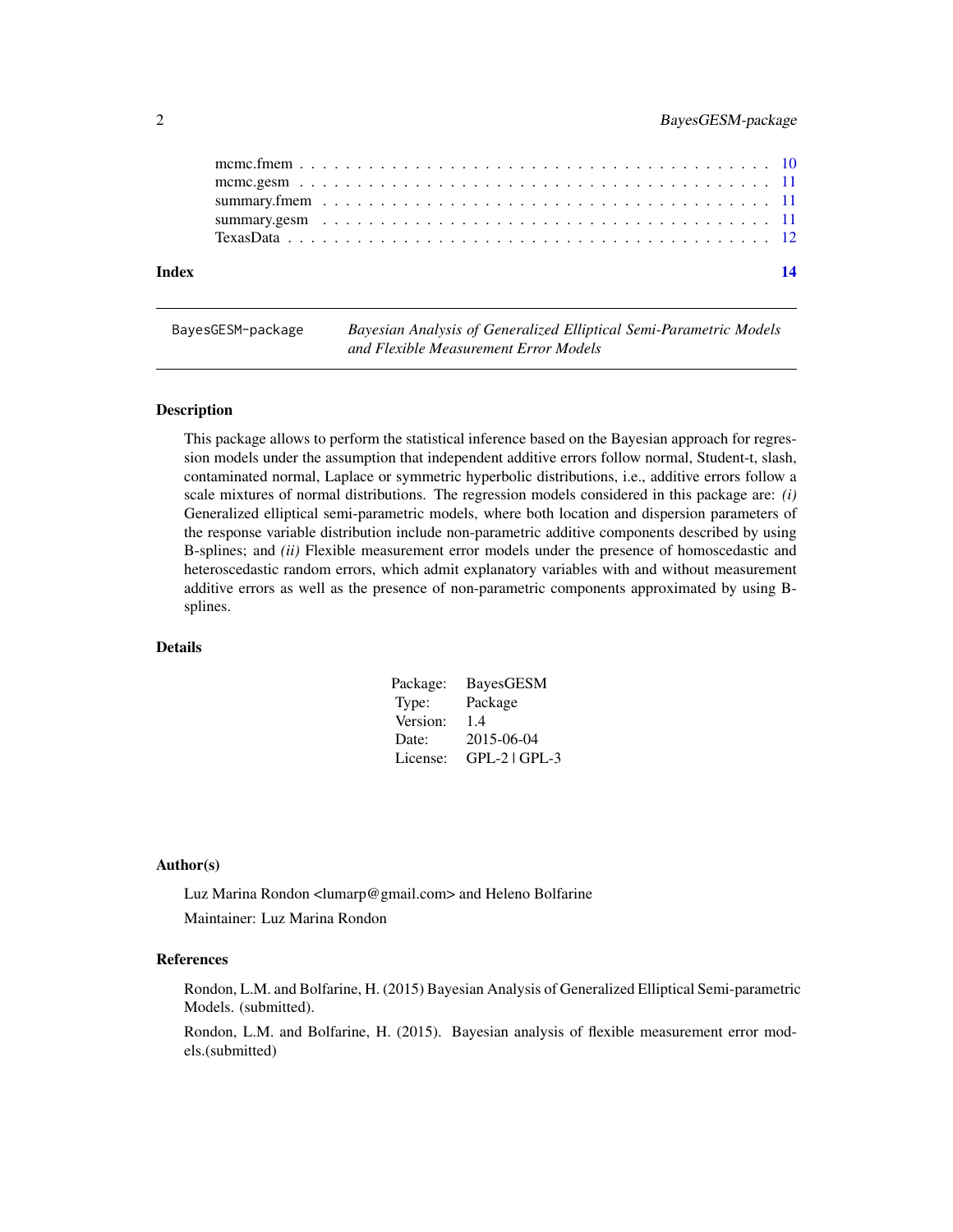#### Examples

```
######### Example for Generalized Elliptical Semi-parametric Models #####
#library(ssym)
#data(Erabbits)
#Erabbits2 <- Erabbits[order(Erabbits$age,Erabbits$wlens),]
#attach(Erabbits2)
#fit <- gesm(wlens ~ bsp(age) | bsp(age), family= "ContNormal", eta=c(0.8,0.9),
# burn.in=1000, post.sam.s=5000, thin=2)
#summary(fit)
######### Example for Flexible Measurement Error Models ################
#### Ragweed Pollen ####
#library(SemiPar)
#data(ragweed)
#attach(ragweed)
#ragweedn <- as.data.frame(ragweed[year==1993,])
#
#model <- fmem(sqrt(ragweed) ~ wind.speed | rain + temperature + bsp(day.in.seas),
# data=ragweedn,family="Normal", burn.in=500, post.sam.s=2000,
# thin=10, omeg=1)
#summary(model)
# bsp.graph.fmem(model, 1, xlab="day.in.seas", ylab="f(day.in.seas)")
#
#
#### Boston Data set #########
#library(MASS)
#data(Boston)
#attach(Boston)
#model <- fmem(log(medv) ~ nox | crim + rm + bsp(lstat) + bsp(dis), data=Boston,
# family="ContNormal", burn.in=10000, post.sam.s=5000, omeg=4, thin=10)
#summary(model)
#bsp.graph.fmem(model,1) ### for variable lstat
#bsp.graph.fmem(model,2) ### for variable dis
#
```
<span id="page-2-1"></span>bsp *Tool to approximate smooth functions by B-splines.*

#### Description

bsp is used to approximate smooth functions by B-splines.

#### Usage

bsp(x,kn)

<span id="page-2-0"></span> $bsp$  3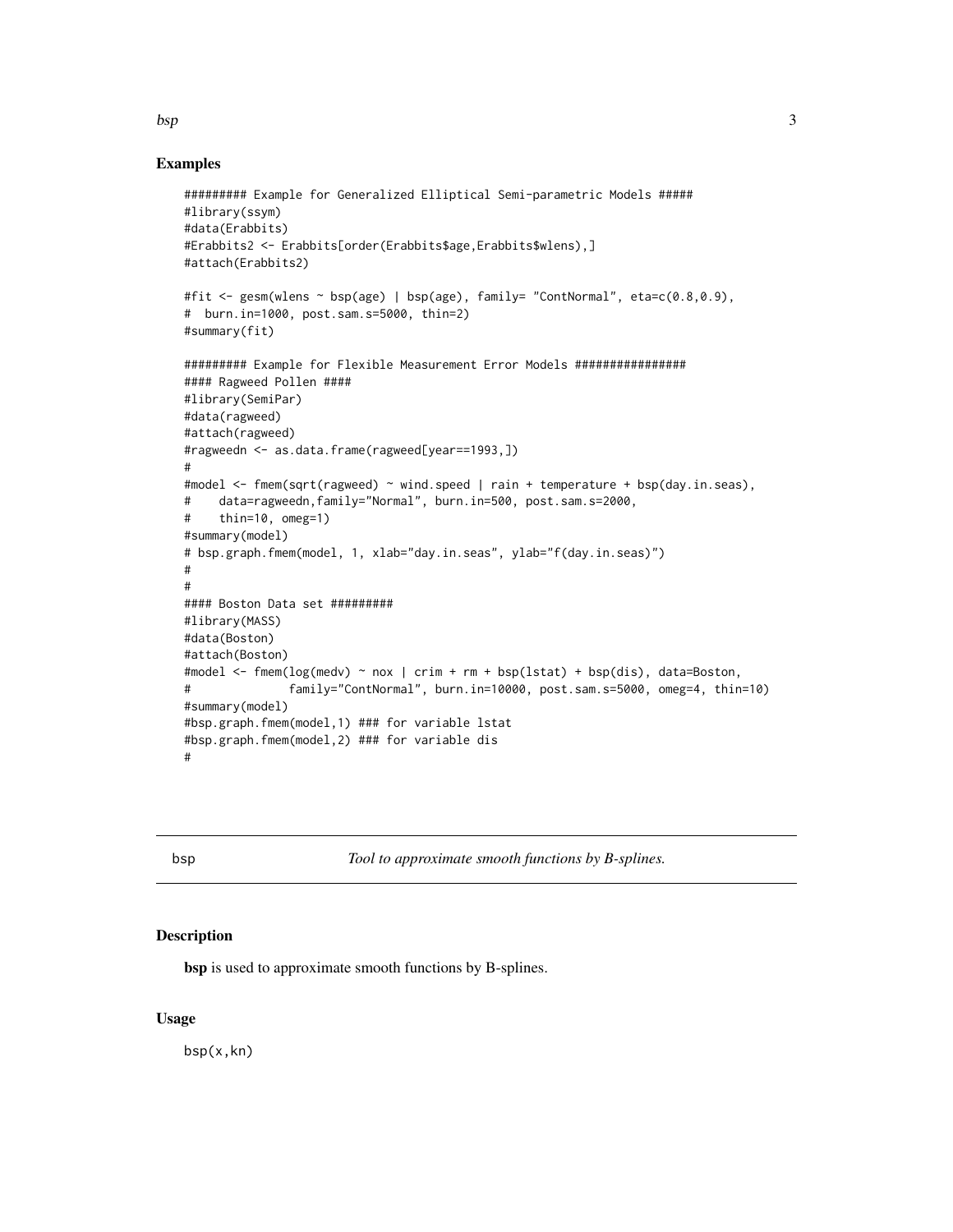#### <span id="page-3-0"></span>Arguments

|    | values of the explanatory variable.                                                                               |
|----|-------------------------------------------------------------------------------------------------------------------|
| kn | (optional) the number of internal knots. The default value is $[n^{1/5}]$ , where <i>n</i> is<br>the sample size. |

#### Details

This function uses the routine bs() of the R package *splines*.

#### Value

x the B-spline basis matrix, which is cubic.

#### Author(s)

Luz Marina Rondon <lumarp@gmail.com> and Heleno Bolfarine

#### References

De Boor, C. (1978). A practical Guide to Splines. Applied Mathematical Sciences. Springer-Verlag, New York.

<span id="page-3-1"></span>

| bsp.graph.fmem | Tool for plotting the nonlinear effects that are approximated by using |
|----------------|------------------------------------------------------------------------|
|                | B-splines for flexible measurement error models                        |

#### Description

bsp.graph.fmem displays the graphs of the nonparametric effects from an object of the class fmem().

#### Usage

bsp.graph.fmem(object, which, xlab, ylab, main)

#### Arguments

| object | An object of the class fmem().                                           |
|--------|--------------------------------------------------------------------------|
| which  | An integer value, that indicates which nonparametric effect is required. |
| xlab   | (optional) A title for the $x$ axis                                      |
| ylab   | (optional) A title for the $\nu$ axis                                    |
| main   | (optional) An overall title for the graph.                               |

#### Author(s)

Luz Marina Rondon <lumarp@gmail.com> and Heleno Bolfarine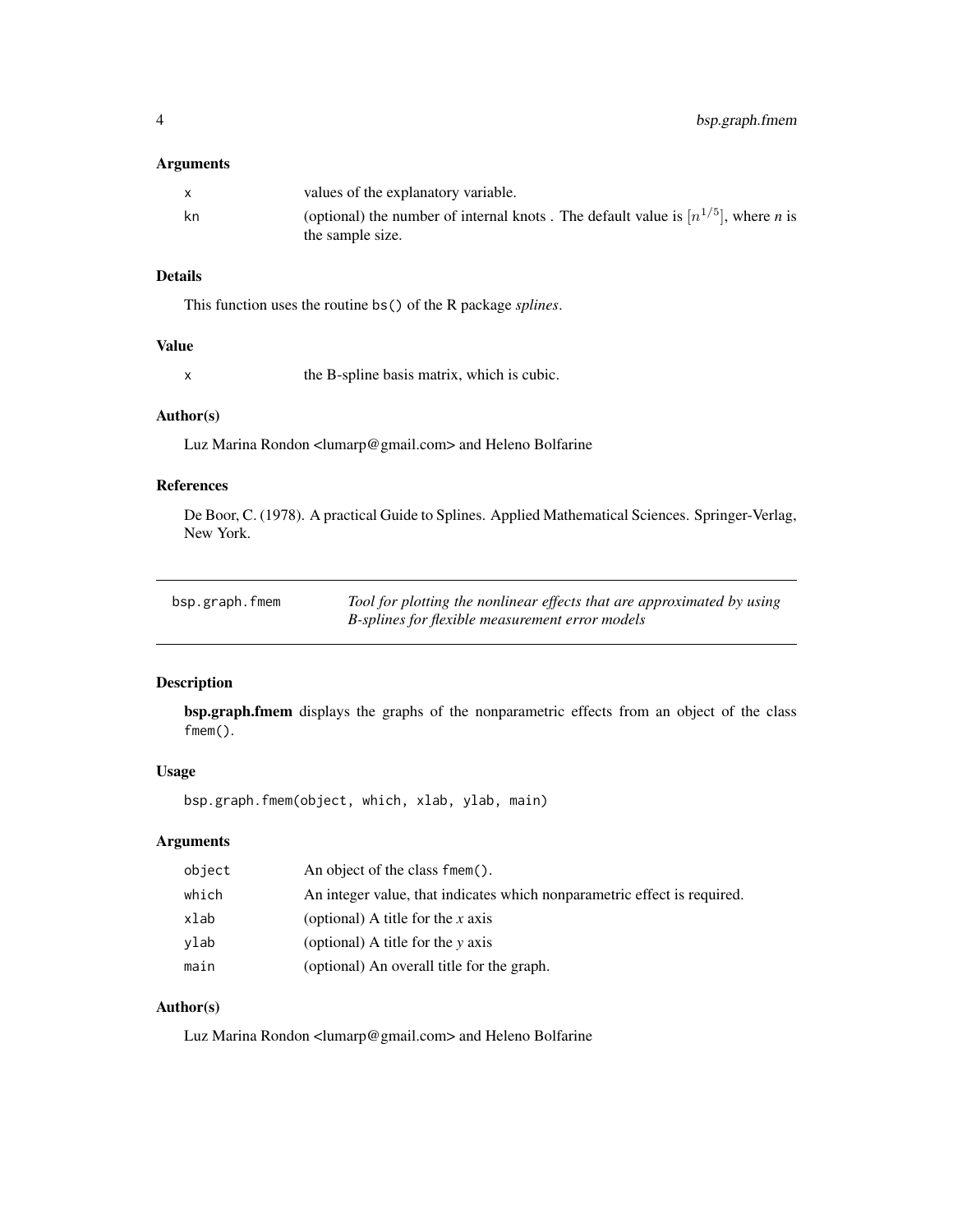<span id="page-4-0"></span>bsp.graph.gesm *Tool for plotting the nonlinear effects that are approximated by using B-splines for generalized elliptical semi-parametric models*

#### Description

bsp.graph displays the graphs of the nonparametric effects from an object of the class gesm().

#### Usage

bsp.graph.gesm(object, which, var, xlab, ylab, main)

#### Arguments

| object | An object of the class gesm() or fmem().                                                         |
|--------|--------------------------------------------------------------------------------------------------|
| which  | An integer value, where 1 indicates location submodel, and 2 indicates disper-<br>sion submodel. |
| var    | The name of the variable that is approximate using B-splines.                                    |
| xlab   | (optional) A title for the $x$ axis                                                              |
| vlab   | (optional) A title for the $\nu$ axis                                                            |
| main   | (optional) An overall title for the graph.                                                       |
|        |                                                                                                  |

#### Author(s)

Luz Marina Rondon <lumarp@gmail.com> and Heleno Bolfarine

fmem *Flexible Measurement Error Models*

#### Description

frmem is used to obtain the statistical inference based on the Bayesian approach for the structural version of the flexible measurement error models under the presence of homoscedastic and heteroscedastic random errors. These models admits vectors of explanatory variables with and without measurement error as well as the presence of nonlinear effects, which is approximated by using B-splines. The error-prone variables and the random error follow scale mixtures of normal distributions.

#### Usage

```
fmem(formula, data, omeg, family, eta, burn.in, post.sam.s, thin, heter)
```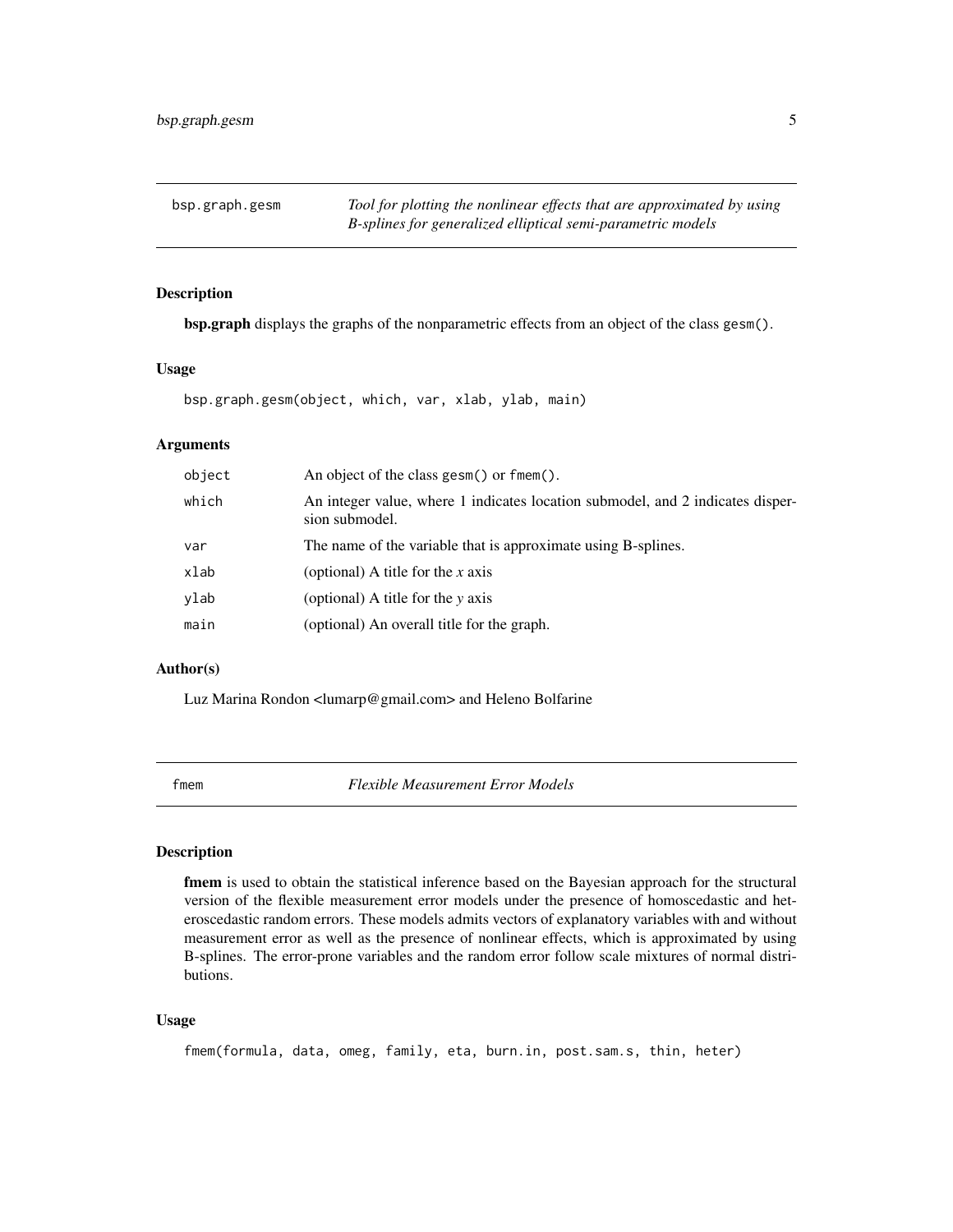#### Arguments

| formula    | a symbolic description of the systematic component of the model to be fitted.<br>See details for further information.                                                                                                                                                                                                                                |
|------------|------------------------------------------------------------------------------------------------------------------------------------------------------------------------------------------------------------------------------------------------------------------------------------------------------------------------------------------------------|
| data       | an optional data frame, list or environment containing the variables in the model.                                                                                                                                                                                                                                                                   |
| omeg       | (optional) the ratio $\omega = \sigma_{\epsilon}^2/\sigma_{\epsilon}^2$ , this value must be specified when the model<br>of interest is the homocedastic flexible measurement model. If this value is not<br>specified is assumed to be 1, that is, $\sigma_y^2 = \sigma_{\xi}^2$                                                                    |
| family     | a description of the error-prone variables and the random error distributions<br>to be used in the model. Supported distributions include Normal, Student-<br>t, Slash, Hyperbolic, Laplace and ContNormal, which correspond to normal,<br>Student-t, slash, symmetric hyperbolic, Laplace and contaminated normal dis-<br>tributions, respectively. |
| eta        | (optional) a numeric value or numeric vector that represents the extra parameter<br>of the specified error distribution. This parameter can be assumed known or<br>unknown.                                                                                                                                                                          |
| burn.in    | the number of burn-in iterations for the MCMC algorithm.                                                                                                                                                                                                                                                                                             |
| post.sam.s | the required size for the posterior sample of interest parameters.                                                                                                                                                                                                                                                                                   |
| thin       | (optional) the thinning interval used in the simulation to obtain the required size<br>for the posterior sample.                                                                                                                                                                                                                                     |
| heter      | (optional) An object type list that contains the values $\sigma_{\epsilon_i}^2$ and $\Sigma_{\xi_i}$ for all $i$ (i =<br>$1, Idots, n$ ). The objects have to be specified as sigmaly and sigmalxi, i.e.<br>heter $\le$ list(sigma2y, sigma2xi). If this argument is not specified the<br>adjusted model is the version homocedastic.                |

#### Details

The argument *formula* comprises of three parts, namely: *(i)* observed response variable; *(ii)* covariates with measurement error; and *(iii)* covariates without measurement error including the nonparametric components, which can be specified by using the function bsp(). The first two parts are separated by the symbol "~" and the second and third parts are separated by the symbol "|".

This function allows to fit the measurement error model under the presence of homocedastic and heterocedastic random errors. These models admits vectors of explanatory variables with and without measurement error as well as the presence of nonlinear effects approximated by using B-splines. The model investigated is the structural version, as the error-prone variables follow scale mixtures of normal distributions.

#### Value

| chains | A matrix that contains the posterior sample of interest parameters. Each column<br>represents the marginal posterior sample of each parameter.      |
|--------|-----------------------------------------------------------------------------------------------------------------------------------------------------|
| res    | a vector of quantile residuals, proposed by Dunn and Smyth (1996) in the con-<br>text of classical inference, but suited here to the Bayesian case. |
| K-L    | a vector of case-deletion influence measures based on the Kullback-Leibler di-<br>vergence.                                                         |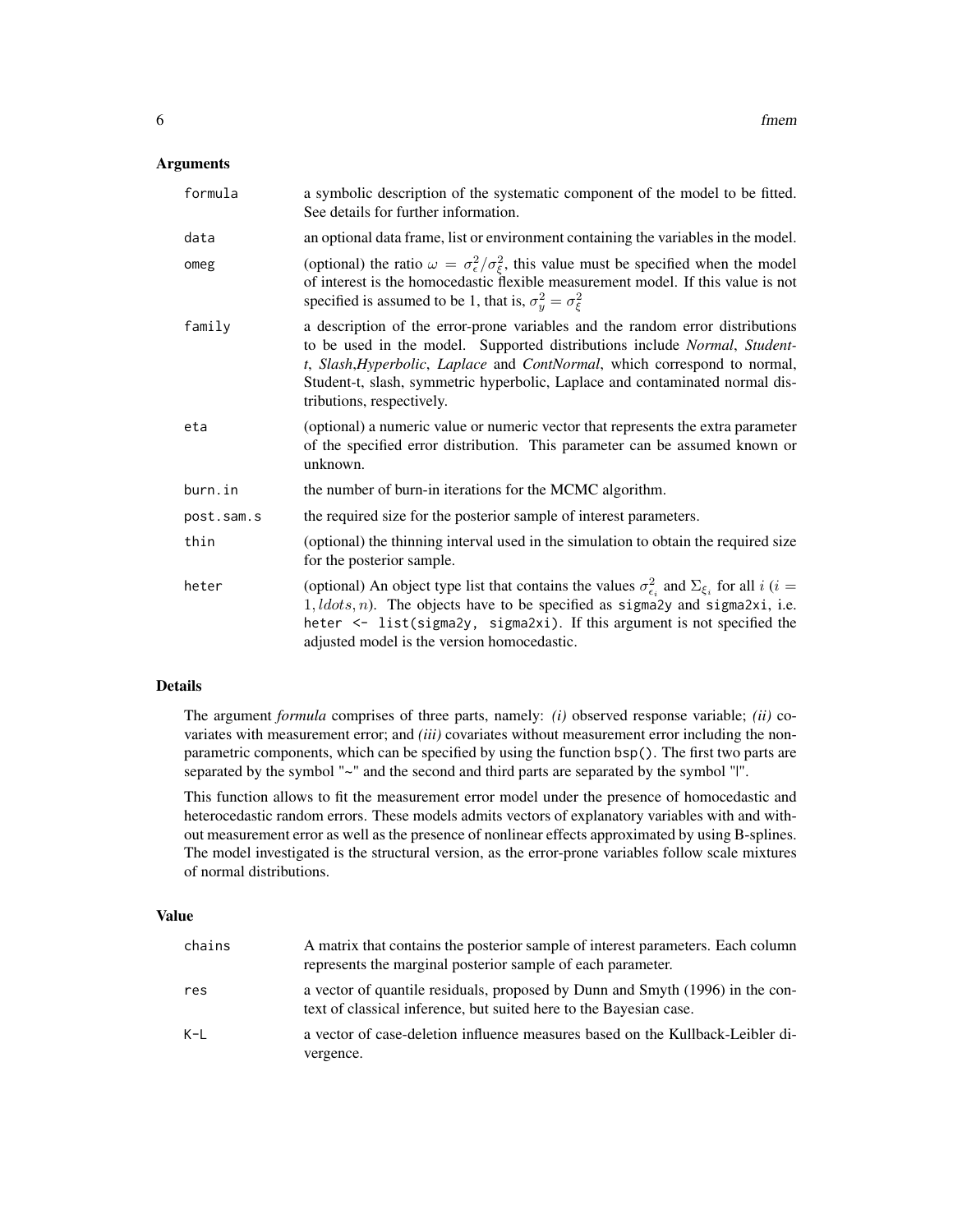#### <span id="page-6-0"></span>fmem 7

#### Author(s)

Luz Marina Rondon <lumarp@gmail.com> and Heleno Bolfarine

#### References

Rondon, L.M. and Bolfarine, H. (2015). Bayesian analysis of flexible measurement error models. (submitted)

#### See Also

[bsp](#page-2-1) [bsp.graph.fmem](#page-3-1)

#### Examples

```
#library(SemiPar)
#### Ragweed Pollen ####
#data(ragweed)
#attach(ragweed)
############ Example ragweed data
#ragweed2 <- ragweed[year==1993]
#day.in.seas <- day.in.seas[year==1993]
#temperature <- temperature[year==1993]
#rain <- rain[year==1993]
#wind.speed <- wind.speed[year==1993]
#ragweedn <- data.frame(ragweed2,day.in.seas,temperature,rain,wind.speed)
#model <- fmem(sqrt(ragweed2) ~ wind.speed | rain + temperature + bsp(day.in.seas),
# data=ragweedn,family="Normal", burn.in=500, post.sam.s=2000,
# thin=10, omeg=1)
#summary(model)
#
### Plot non-parametric component
#bsp.graph.fmem(model, which=1, xlab="Day", ylab="f(Day)")
############ Example Boston data
#library(MASS)
#data(Boston)
#attach(Boston)
#model <- fmem(log(medv) ~ nox | crim + rm + bsp(lstat) + bsp(dis), data=Boston,
# family="ContNormal", burn.in=10000, post.sam.s=5000, omeg=4, thin=10)
#summary(model)
#
### Plot non-parametric components
```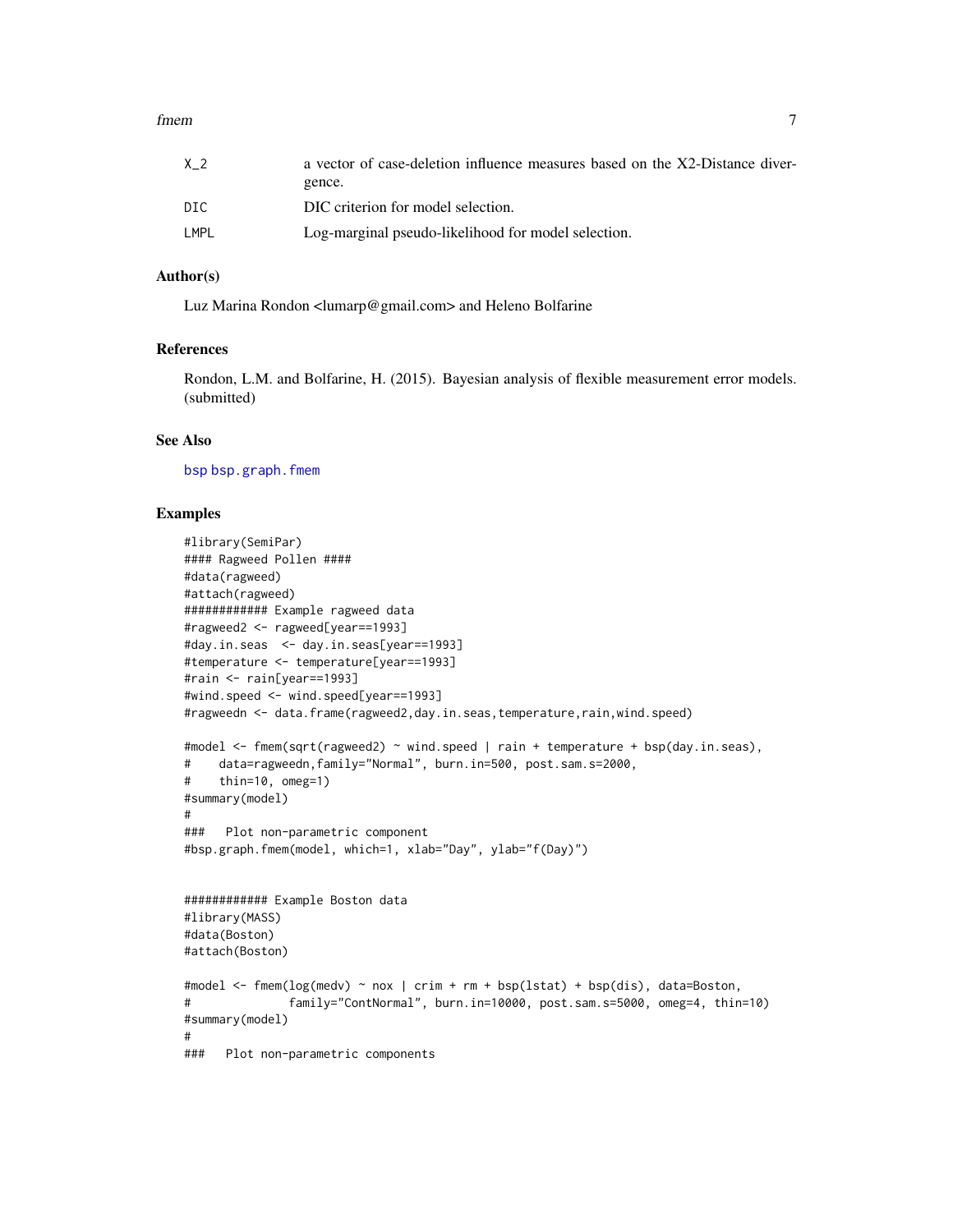```
#bsp.graph.fmem(model, which=1, xlab="lstat", ylab="f(lstat)") ### for variable lstat
#bsp.graph.fmem(model, which=2, xlab="dis", ylab="f(dis)") ### for variable dis
#
```
#### gesm *Generalized Elliptical Semi-parametric Models*

#### Description

gesm is used to obtain the statistical inference based on the Bayesian approach for regression models under the assumption that independent additive errors follow a scale mixtures of normal distribution (i.e., normal, Student-t, slash, contaminated normal, Laplace and symmetric hyperbolic distribution), where both location and dispersion parameters of the response variable distribution include nonparametric additive components described by B-splines.

#### Usage

gesm(formula, data, family, eta, burn.in, post.sam.s, thin)

#### Arguments

| formula    | a symbolic description of the systematic component of the model to be fitted.<br>This description allows parametric and nonparametric functions in the locacion<br>and dispersion parameters. See details for further information.                                                                         |
|------------|------------------------------------------------------------------------------------------------------------------------------------------------------------------------------------------------------------------------------------------------------------------------------------------------------------|
| data       | an optional data frame, list or environment containing the variables in the model.                                                                                                                                                                                                                         |
| family     | a description of the error distribution to be used in the model. Supported distri-<br>butions include Normal, Student-t, Slash, Hyperbolic, Laplace and ContNormal,<br>which correspond to normal, Student-t, slash, symmetric hyperbolic, Laplace<br>and contaminated normal distributions, respectively. |
| eta        | (optional) a numeric value or numeric vector that represents the extra parameter<br>of the specified error distribution. This parameter can be assumed known or<br>unknown.                                                                                                                                |
| burn.in    | the number of burn-in iterations for the MCMC algorithm.                                                                                                                                                                                                                                                   |
| post.sam.s | the required size for the posterior sample of interest parameters.                                                                                                                                                                                                                                         |
| thin       | (optional) the thinning interval used in the simulation to obtain the required size<br>for the posterior sample.                                                                                                                                                                                           |

#### Details

The argument *formula* comprises three parts, namely: *(i)* observed response variable; *(ii)* covariates for the location parameter including the nonparametric components; and *(iii)* covariates for the dispersion parameter including the nonparametric components. The first two parts are separated by the symbol "~" and the second and third parts are separated by the symbol "|". Furthemore, the nonparametric components can be specified by using the function bsp() in the second and third parts of the argument *formula*.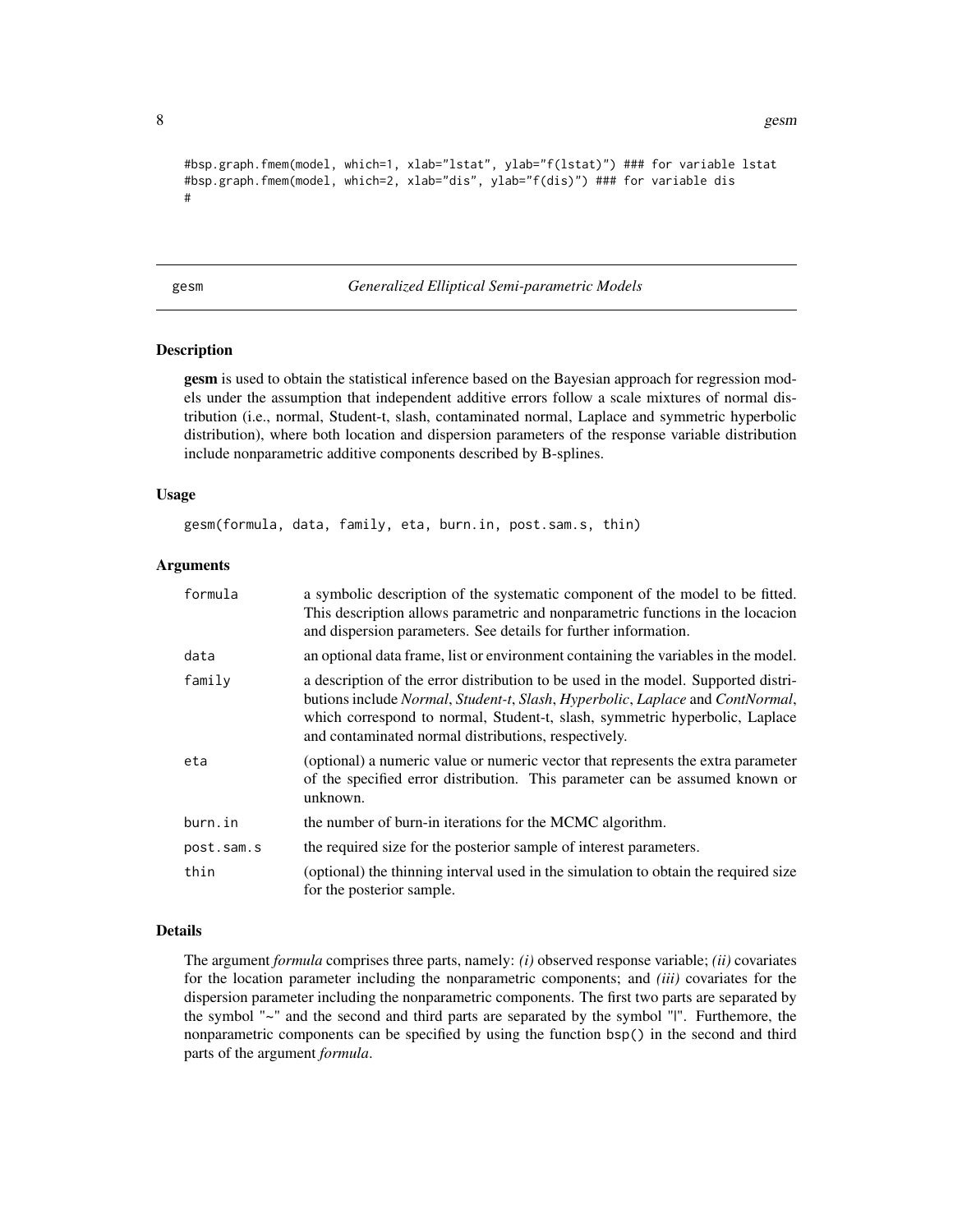#### <span id="page-8-0"></span>gesm and the set of the set of the set of the set of the set of the set of the set of the set of the set of the

We implemented an efficient MCMC algorithm by combining Gibbs sampler and Metropolis-Hastings algorithm, which is mainly based on the ability of the B-splines to be expressed linearly and on the fact that the distribution of the model error can be obtained as scale mixture of normal distributions. We assume that a priori, the four parameters vectors (parametric and nonparametric components on location and dispersion submodels) are independent and normally distributed. The considered values for hyperparameters enable a direct comparison of the results with those obtained under the classical approach.

#### Value

| chains         | A matrix that contains the posterior sample of interest parameters. Each column<br>represents the marginal posterior sample of each parameter.      |
|----------------|-----------------------------------------------------------------------------------------------------------------------------------------------------|
| res            | a vector of quantile residuals, proposed by Dunn and Smyth (1996) in the con-<br>text of classical inference, but suited here to the Bayesian case. |
| $K-L$          | a vector of case-deletion influence measures based on the Kullback-Leibler di-<br>vergence.                                                         |
| X <sub>2</sub> | a vector of case-deletion influence measures based on the X2-Distance diver-<br>gence.                                                              |
| DIC            | DIC criterion for model selection.                                                                                                                  |
| LMPL           | Log-marginal pseudo-likelihood for model selection.                                                                                                 |

#### Author(s)

Luz Marina Rondon <lumarp@gmail.com> and Heleno Bolfarine

#### References

Rondon, L.M. and Bolfarine, H. (2015) Bayesian Analysis of Generalized Elliptical Semi-parametric Models. (submitted).

Dunn, P.K. e Smyth, G.K. (1996). Randomized quantile residuals. Journal of Computational and Graphical Statistics. 5, 236-244.

#### See Also

[bsp](#page-2-1)

#### Examples

```
########## European Rabbit ##########
#library(ssym)
#data(Erabbits)
#Erabbits2 <- Erabbits[order(Erabbits$age,Erabbits$wlens),]
#attach(Erabbits2)
#fit <- gesm(wlens ~ bsp(age) | bsp(age), family= "ContNormal", eta=c(0.8,0.9),
# burn.in=1000, post.sam.s=5000, thin=10)
#summary(fit)
```
########## Plot nonparametric components for the location and dispersion parameters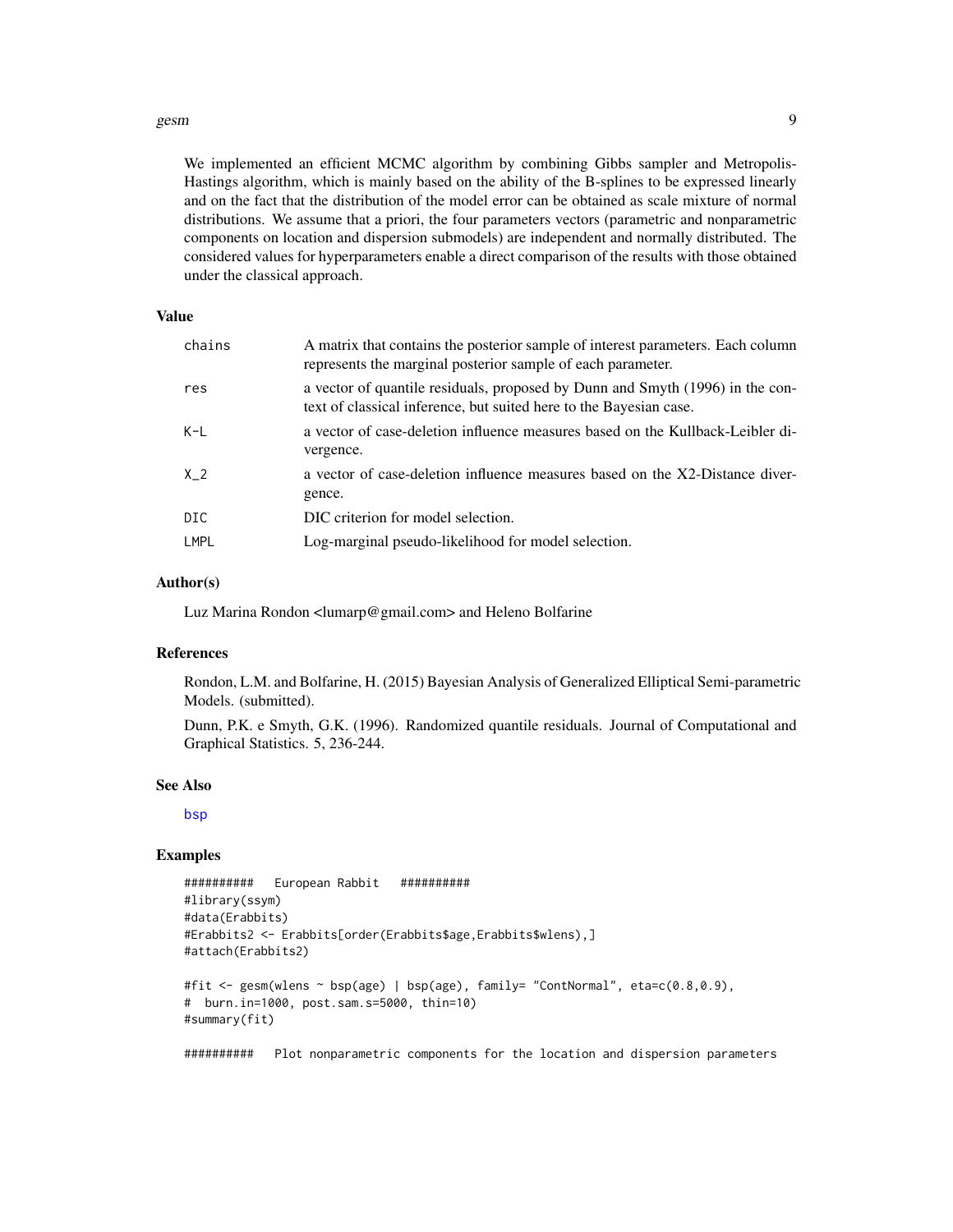```
#par(mfrow=c(1,2))
#bsp.graph.gesm(fit, which=1, age, xlab="Rabbit age", ylab="f(age)", main="Location")
#bsp.graph.gesm(fit, which=2, age, xlab="Rabbit age", ylab="g(age)", main="Dispersion")
########## Residual plot
#par(mfrow=c(1,2))
#plot(fit$res, ylim=c(-2,2), xlab="Index", ylab="", main="Residuals", cex=0.3,
# type="p", lwd=3)
#abline(h=0,lty=3)
#qqnorm(fit$res, xlim=c(-2,2), ylim=c(-2,2), xlab="Quantile", ylab="Residuals",
# cex=0.3, type="p", lwd=3)
#abline(0,1,lty=3)
########## Influence measures plot
#par(mfrow=c(1,2))
#plot(fit$KL, xlab="Index", ylab="", main="K-L divergence", cex=0.3, type="p", lwd=3)
#abline(h=3*mean(fit$KL))
#plot(fit$X_2, xlab="Index", ylab="", main="X2 divergence", cex=0.3, type="p", lwd=3)
#abline(h=3*mean(fit$X_2))
```
mcmc.fmem *MCMC algorithm for Flexible Measurement Error Models*

#### **Description**

This function implements the MCMC algorithm derived in order to draw samples of the posterior distribution of the interest parameters in flexible measurement error models under the presence of homocedastic and heterocedastic random errors.

#### Usage

mcmc.fmem(params)

#### Arguments

params An object type list, which provides the setup (i.e., values of hyperparameters, initial values, model matrices, basis functions for the B-splines, burn-in and posterior sample size) of the model requested by the user.

#### Author(s)

Luz Marina Rondon <lumarp@gmail.com> and Heleno Bolfarine

<span id="page-9-0"></span>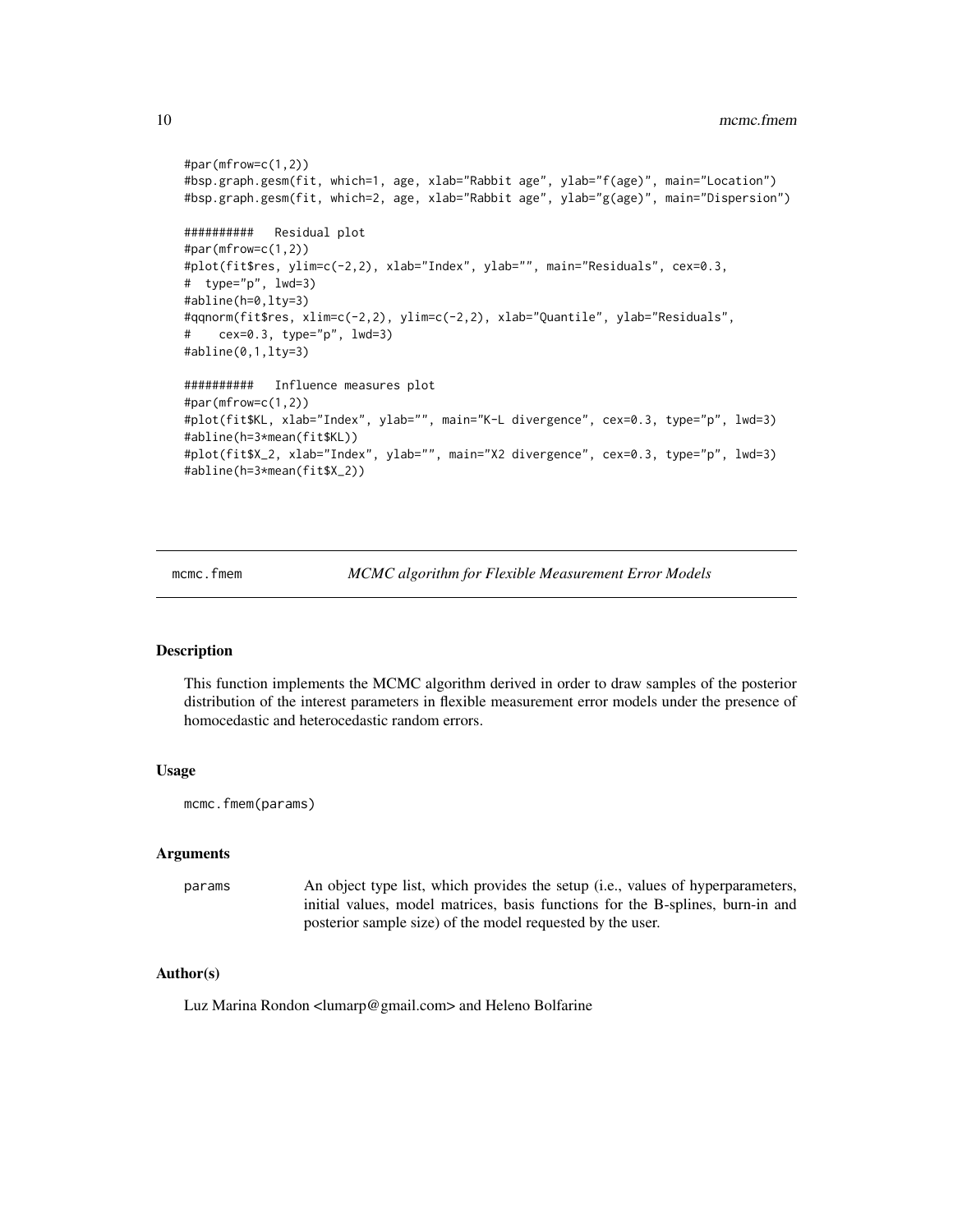<span id="page-10-0"></span>

#### Description

This function implements the MCMC algorithm derived in order to draw samples of the posterior distribution of the interest parameters in generalized elliptical semi-parametric models, which combines Gibbs sampler and Metropolis-Hastings algorithm.

#### Usage

```
mcmc.gesm(params)
```
#### Arguments

params An object type list, which provides the setup (i.e., values of hyperparameters, initial values, model matrices, basis functions for the B-splines, burn-in and posterior sample size) of the model requested by the user.

#### Author(s)

Luz Marina Rondon <lumarp@gmail.com> and Heleno Bolfarine

summary.fmem *Produces a complete summary of flexible measurement error model fit*

#### Description

summary.fmem displays the summary of the Bayesian analysis of flexible measurement error models. This function produces a table with the summary statistics (mean, median and standard deviation) of the posterior distribution as well as the 95% credible interval for the interest parameters. Further, this function displays goodness-of-fit statistics such as DIC and LMPL.

| summary.gesm |                             |  |  |  |  | Produces a complete summary of Generalized elliptical semi- |  |  |  |  |
|--------------|-----------------------------|--|--|--|--|-------------------------------------------------------------|--|--|--|--|
|              | <i>parametric model fit</i> |  |  |  |  |                                                             |  |  |  |  |

#### Description

summary.gesm displays the summary of the Bayesian analysis of Generalized Elliptical Semiparametric Models. This function produces a table with the summary statistics (mean, median and standard deviation) of the posterior distribution as well as the 95% credible interval for the interest parameters. Further, this function displays goodness-of-fit statistics such as DIC and LMPL.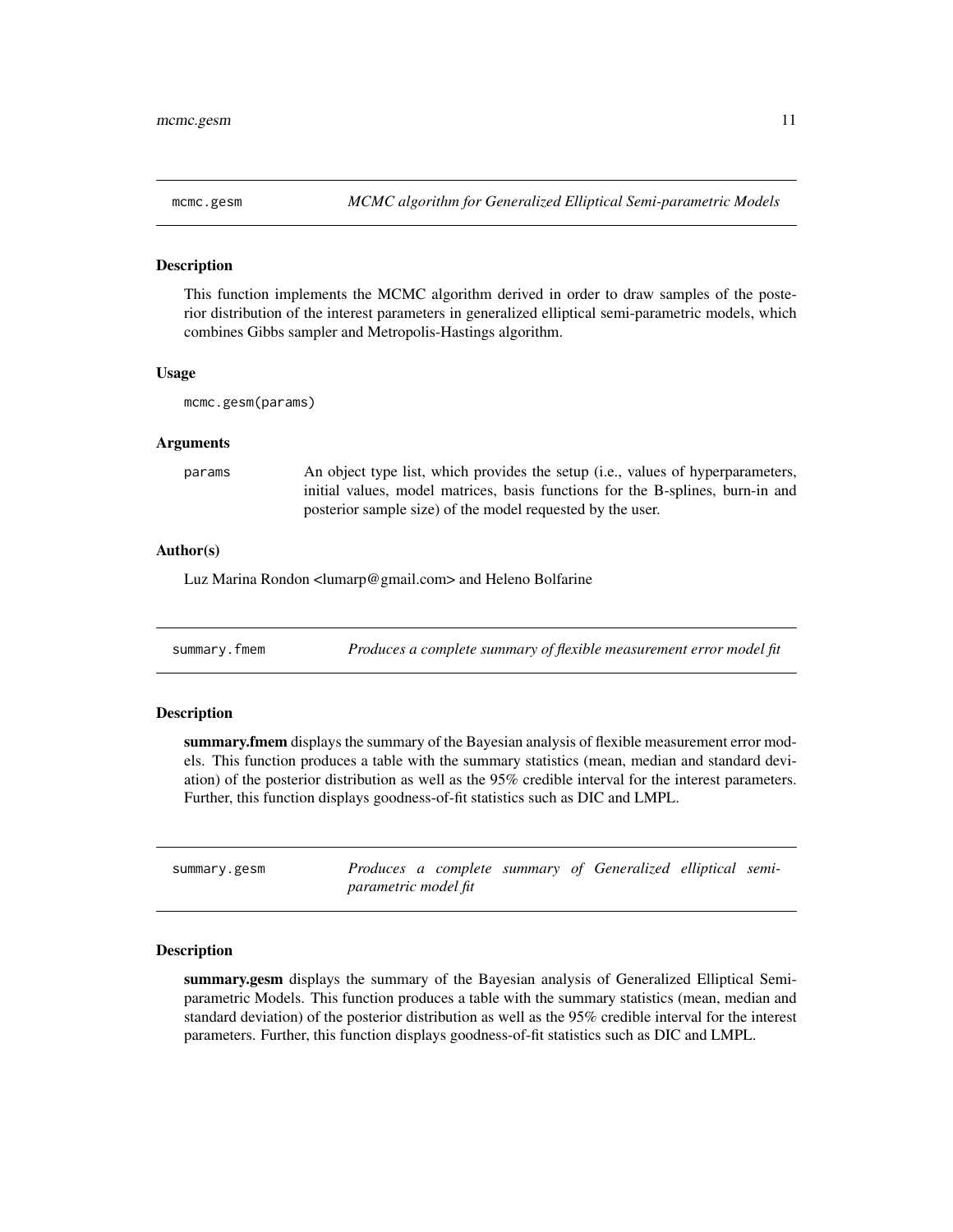#### <span id="page-11-0"></span>Description

This dataset consists of some demographic variables for each of the 254 municipalities of the state of Texas, USA, which were obtained from the US Census of 2010. From the *American Community Survey* (ACS), collected during the period 2009-2013, some variables of labor force and labor market of the households in each municipality of the state of Texas, were also included. Because the variables obtained from the ACS are subjected to sampling error, their analysis is based on the assumption of measurement error, where the sampling variances are considered as the variances of the measurement errors.

#### Usage

data(TexasData)

#### Format

A data frame with 254 observations on the following 13 variables.

County name of municipality

MeanIng Average family income in the last year, in hundreds of dollars

VarMeanIng Variance of average family income

PopLabor16 Percentage of people in the Labor force (over 16 years).

VarPopLabor16 Variance of percentage of people in the Labor force

P\_Desemp Unemployment rate

VarP\_Desemp Variance of unemployment rate

PbMasc Male population

PbFem Female population

P\_PbHisp Percentage of Hispanic population

P\_PbNegra Percentage of black population

DensPobla Population density

P\_PbFem Percentage of female population

#### Source

<http://www.census.gov/>, <http://www.census.gov/acs/www/>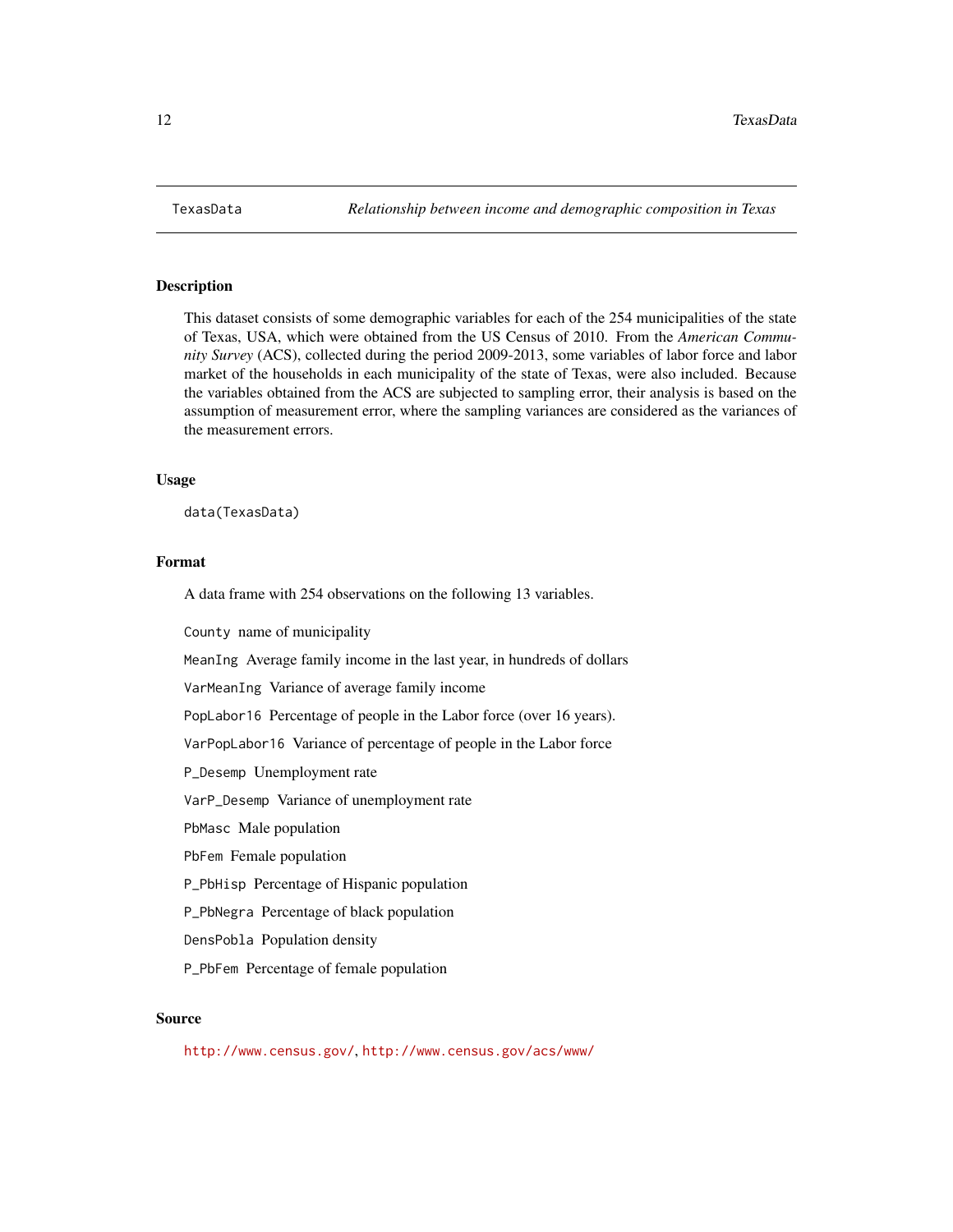#### TexasData 13

#### Examples

```
#data(TexasData)
#nu <- 3
#zeta <- nu/(nu-1)
#heter <- list(sigma2y=VarMeanIng/zeta, sigma2xi=cbind(VarPopLabor16,
# VarP_Desemp)/zeta)
#model <- fmem(MeanIng/100 ~ PopLabor16 + P_Desemp | log(DensPobla) +
# P_PbFem + P_PNegra + bsp(P_PbHisp), data=TexasData, family="Slash",
# eta=nu, burn.in=10000, post.sam.s=10000, heter=heter,thin=10)
#summary(model)
```